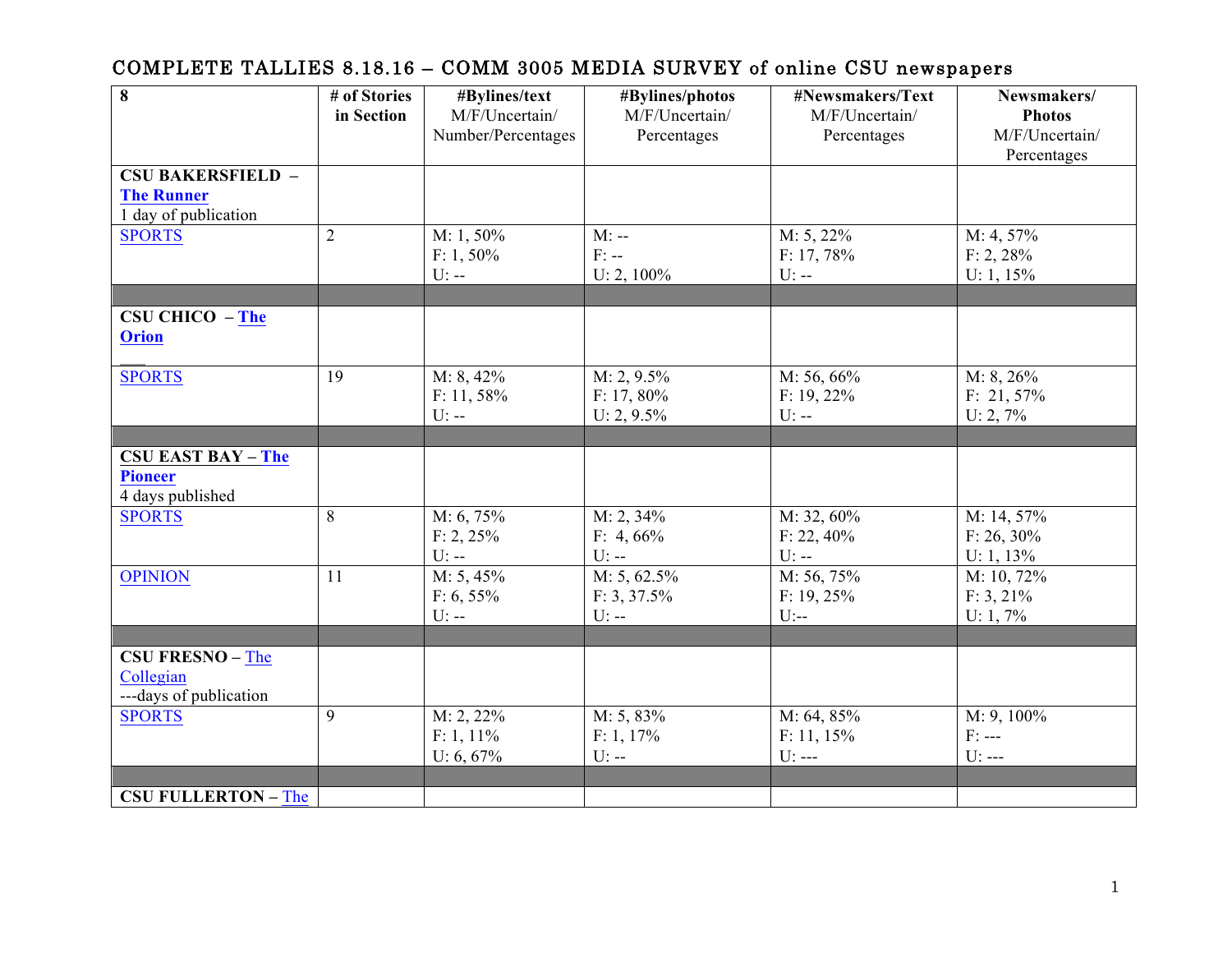| Daily Titan             |    |              |              |               |                |
|-------------------------|----|--------------|--------------|---------------|----------------|
| 4 days published        | 11 | M: 8, 73%    | $M: 8, 63\%$ | M: 40, 55%    | $M: 10, 72\%$  |
| <b>SPORTS</b>           |    |              | $F: --$      |               |                |
|                         |    | $F: 3, 27\%$ |              | $F: 27, 38\%$ | $F: 3, 21\%$   |
|                         |    | $U$ : --     | $U: 3, 27\%$ | $U: 5, 7\%$   | U:1, 7%        |
| <b>OPINION</b>          | 11 | M: 7, 88%    | $M: 1, 50\%$ | M: 23, 72%    | $M: 3, 37\%$   |
|                         |    | $F: 1, 13\%$ | $F: 1, 50\%$ | F: 9,28%      | $F: -$         |
|                         |    | $U$ : --     | $U$ : --     | $U$ : --      | $U: 1,13\%$    |
|                         |    |              |              |               |                |
| <b>HUMBOLDT STATE-</b>  |    |              |              |               |                |
| The Lumberjack          |    |              |              |               |                |
| 2 days published        |    |              |              |               |                |
| <b>SPORTS</b>           | 5  | $M: 4, 80\%$ | $M: 1, 50\%$ | $M: 1, 20\%$  | $M$ : --       |
|                         |    | $F: 1, 20\%$ | $F: 1, 50\%$ | F: $4,80\%$   | $F: 2, 100\%$  |
|                         |    | $U: -$       | $U$ : --     | $U$ : --      | U: 00          |
|                         |    |              |              |               |                |
| <b>CSU NORTHRIDGE -</b> |    |              |              |               |                |
| <b>The Sundial</b>      |    |              |              |               |                |
| 4 Days published        |    |              |              |               |                |
| <b>SPORTS</b>           | 11 | M:10, 91%    | $M: 5, 63\%$ | M: 64, 77%    | $M: 5, 45\%$   |
|                         |    | F: 1, 9%     | F: 3, 38%    | $F: 19, 23\%$ | $F: 6, 55\%$   |
|                         |    | $U$ : --     | $U$ :--      | $U$ : --      | $U$ : --       |
|                         |    |              |              |               |                |
| <b>CAL POLY POMONA-</b> |    |              |              |               |                |
| The Poly Post,          |    |              |              |               |                |
| 2 days published        |    |              |              |               |                |
| <b>SPORTS</b>           | 5  | $M: 2, 40\%$ | M: 1, 25%    | M: 39, 70%    | M: 23, 57.5%   |
|                         |    | $F: 2,40\%$  | $F: -$       | F: $17,30\%$  | $F: 10, 25\%$  |
|                         |    | U: $1,20%$   | $U: 3, 75\%$ | $U$ : --      | U: $5, 12.5\%$ |
| <b>OPINION</b>          | 12 | M: 4, 33%    | M: 2, 67%    | $M: 25, 51\%$ | M: 4, 44%      |
|                         |    | F:8, 67%     | $F: 1, 33\%$ | F: 22, 45%    | $F: 1, 12\%$   |
|                         |    | $U$ : --     | $U$ : --     | U: 2, 4%      | U: $4,44\%$    |
|                         |    |              |              |               |                |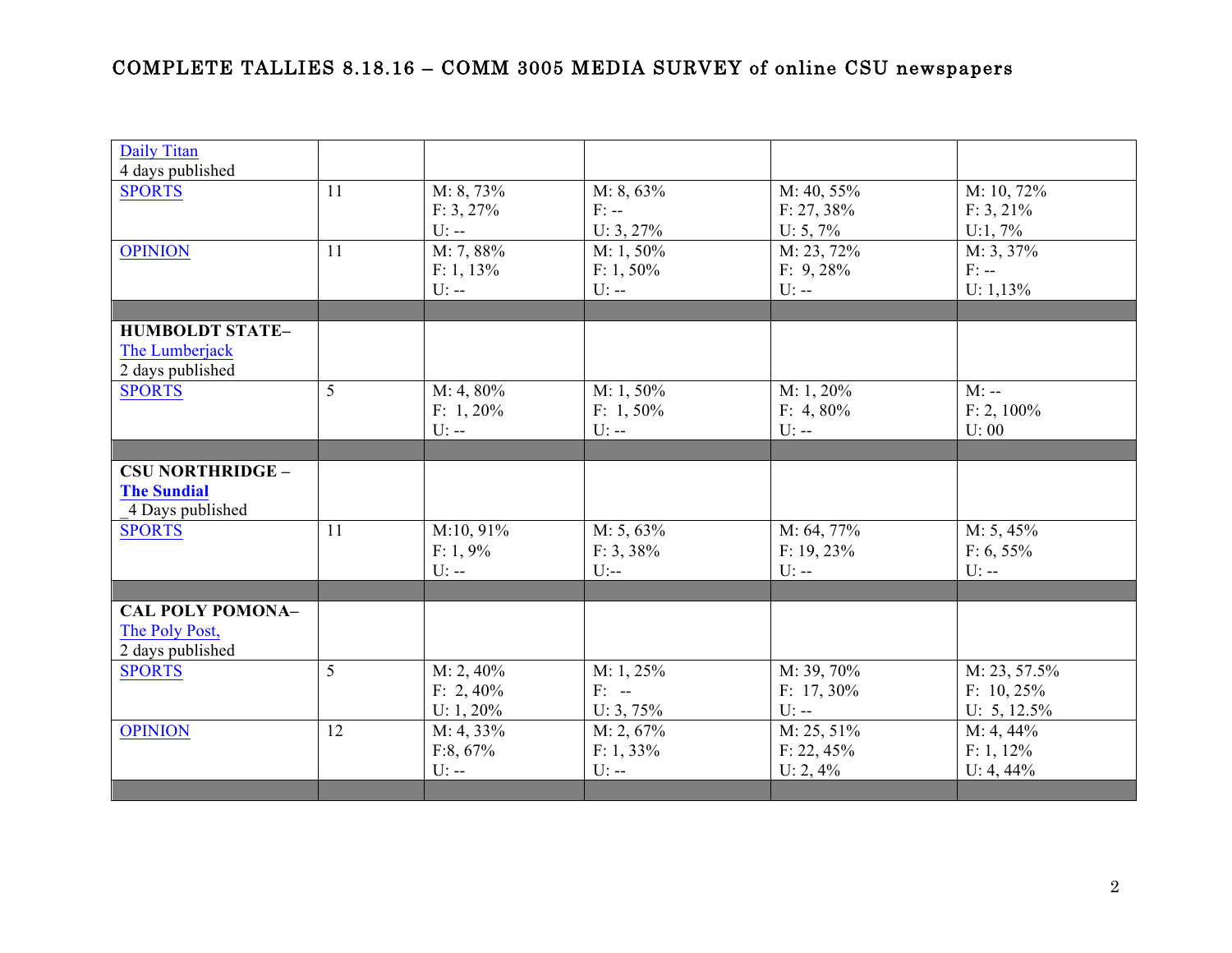| <b>SAN DIEGO STATE -</b>     |                |               |                       |               |               |
|------------------------------|----------------|---------------|-----------------------|---------------|---------------|
| The Daily Aztec              |                |               |                       |               |               |
| 4 days of publication        |                |               |                       |               |               |
| <b>SPORTS</b>                | 11             | $M: 3, 60\%$  | $M: -$                | M: 43, 64%    | M: 20, 57%    |
|                              |                | $F: 2, 40\%$  | $F: 3, 60\%$          | $F: 24, 36\%$ | $F: 15, 43\%$ |
|                              |                | $U: --$       | U: $2,40\%$           | $U$ : --      | $U$ : --      |
| <b>OPINION</b>               | 9              | $M$ : --      | $M$ : --              | M:5, 50%      | $M: --$       |
|                              |                | $F: 9, 100\%$ | $F: -$                | $F: 5, 50\%$  | $F: ---$      |
|                              |                | $U$ : --      | $U$ : --              | $U$ : --      | $U: --$       |
|                              |                |               |                       |               |               |
| <b>SAN FRANCISCO</b>         |                |               |                       |               |               |
| <b>STATE Golden Gate</b>     |                |               |                       |               |               |
| <b>XPress</b>                |                |               |                       |               |               |
| 4 days of publication        |                |               |                       |               |               |
| <b>SPORTS</b>                | 5              | $M: 5, 100\%$ | $M/F-0$               | M: 18, 44%    | M: 1, 20%     |
|                              |                | $F: --$       | Undetermined: 2, 100% | $F: 19, 46\%$ | $F: 4, 80\%$  |
|                              |                | $U: -$        |                       | $U: 4, 10\%$  |               |
| <b>OPINION</b>               | 8              | $M: 4, 40\%$  | M: 0                  | M: 14%, 74%   | M: 2, 67%     |
|                              |                | $F: 5, 50\%$  | $F: 3, 100\%$         | $F: 5, 26\%$  | $F: 1, 33\%$  |
|                              |                | U: 1, $10\%$  | U: 0                  | $U: --$       | $U$ : --      |
|                              |                |               |                       |               |               |
| <b>CAL POLY, San Luis</b>    |                |               |                       |               |               |
| <b>Obispo</b> - Mustang News |                |               |                       |               |               |
| 4 days of publication        |                |               |                       |               |               |
| <b>SPORTS</b>                | $\overline{4}$ | M: 9, 64%     | M: 2, 16%             | M: 53, 82%    | M: 26, 46%    |
|                              |                | F:5, 36%      | F: 3, 25%             | $F: 11, 18\%$ | F: 2, 25%     |
|                              |                | $U: --$       | $U: 7, 58\%$          | $U$ : --      | $U: 1, 8\%$   |
| <b>OPINION</b>               |                | $M: 1, 100\%$ | $M: 1, 100\%$         | $M: 2, 100\%$ | $M: 1, 100\%$ |
|                              |                | $F: -$        | $F: -$                | F:            | $F: -$        |
|                              |                | $U$ : --      | $U$ : --              | U:            | $U$ : --      |
|                              |                |               |                       |               |               |
| <b>CSU SAN MARCOS -</b>      |                |               |                       |               |               |
| The Cougar Chronicle         |                |               |                       |               |               |